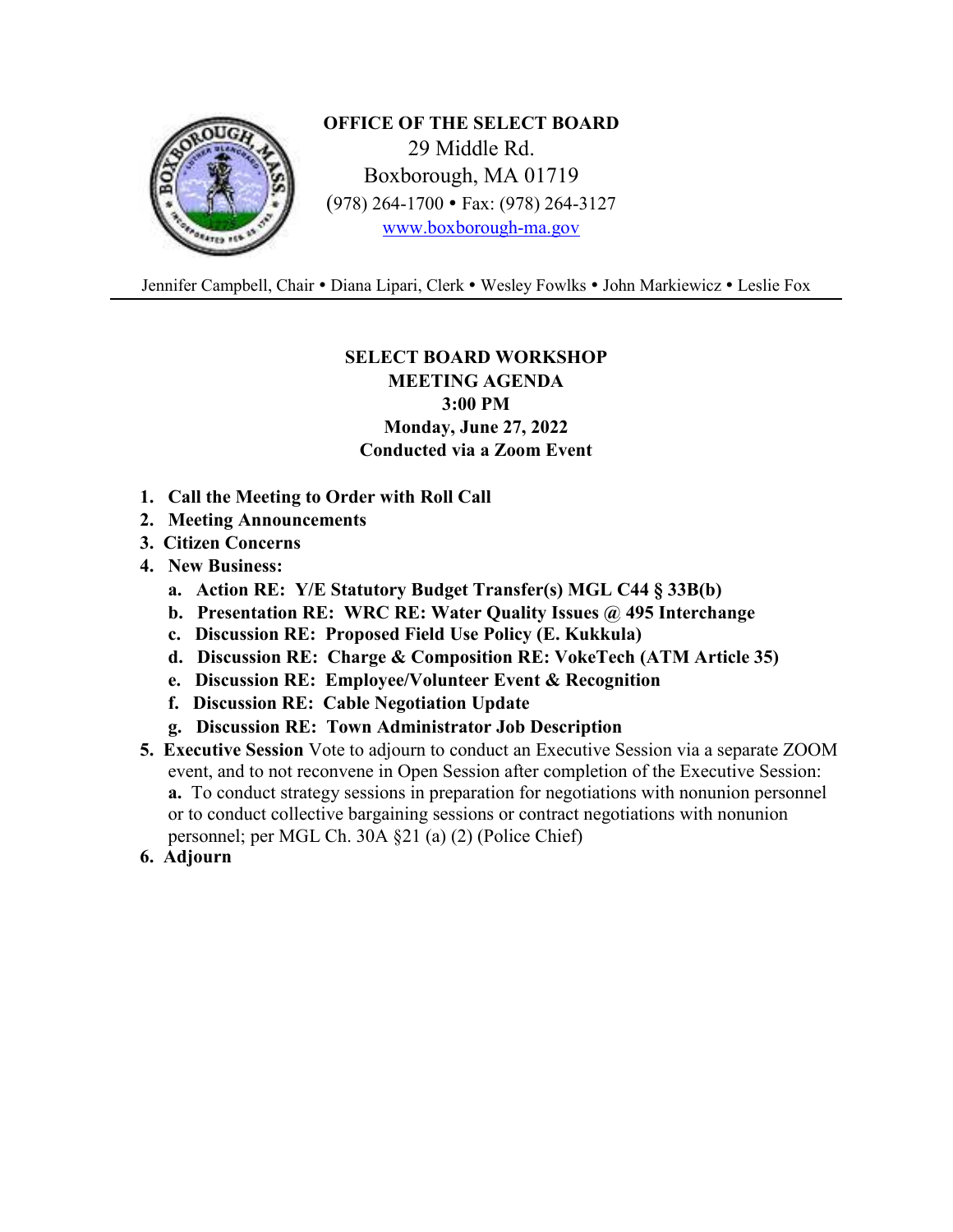## **Draft Motions**

3a. I move to approve the FY'22 Statutory Budget Transfer(s) as presented (yet to be determined if any need to be presented as we review the budget for any needed Statutory Budget weekly

Join Zoom Meeting

https://us02web.zoom.us/j/83015397083?pwd=GESPEf87eZNj9jQ6QJWmbTRC05zOwl .1

Meeting ID: 830 1539 7083 Passcode: 893728

One tap mobile

+13126266799,,83015397083# US (Chicago)

+19292056099,,83015397083# US (New York)

Dial by your location

+1 312 626 6799 US (Chicago)

+1 929 205 6099 US (New York)

+1 301 715 8592 US (Washington DC)

+1 346 248 7799 US (Houston)

+1 669 900 6833 US (San Jose)

+1 253 215 8782 US (Tacoma)

Meeting ID: 830 1539 7083

Find your local number: https://us02web.zoom.us/u/kbLJ3hwzGG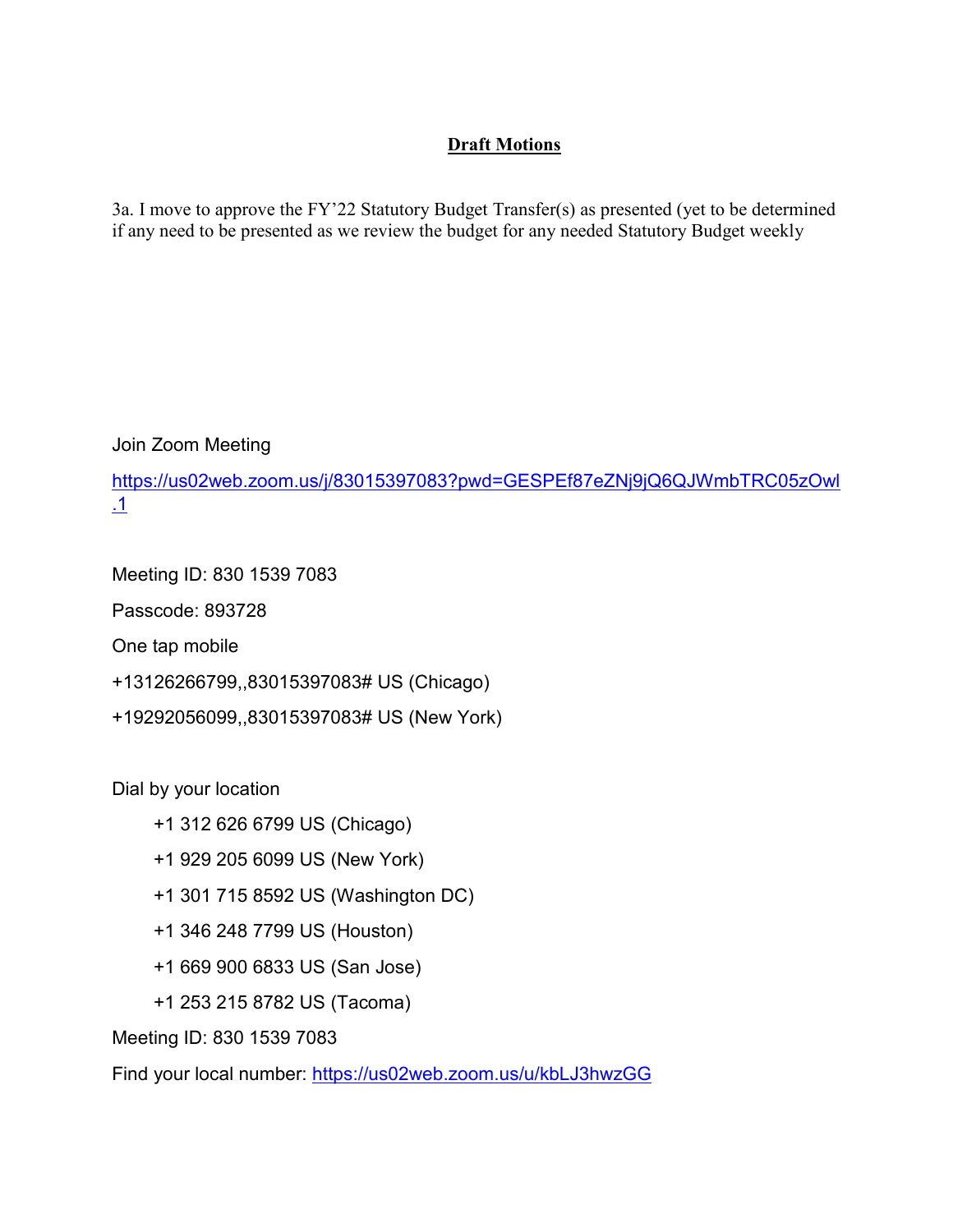

# **Western Water Update Status and Recommendation**

**Water Resources CommitteeJune 2022**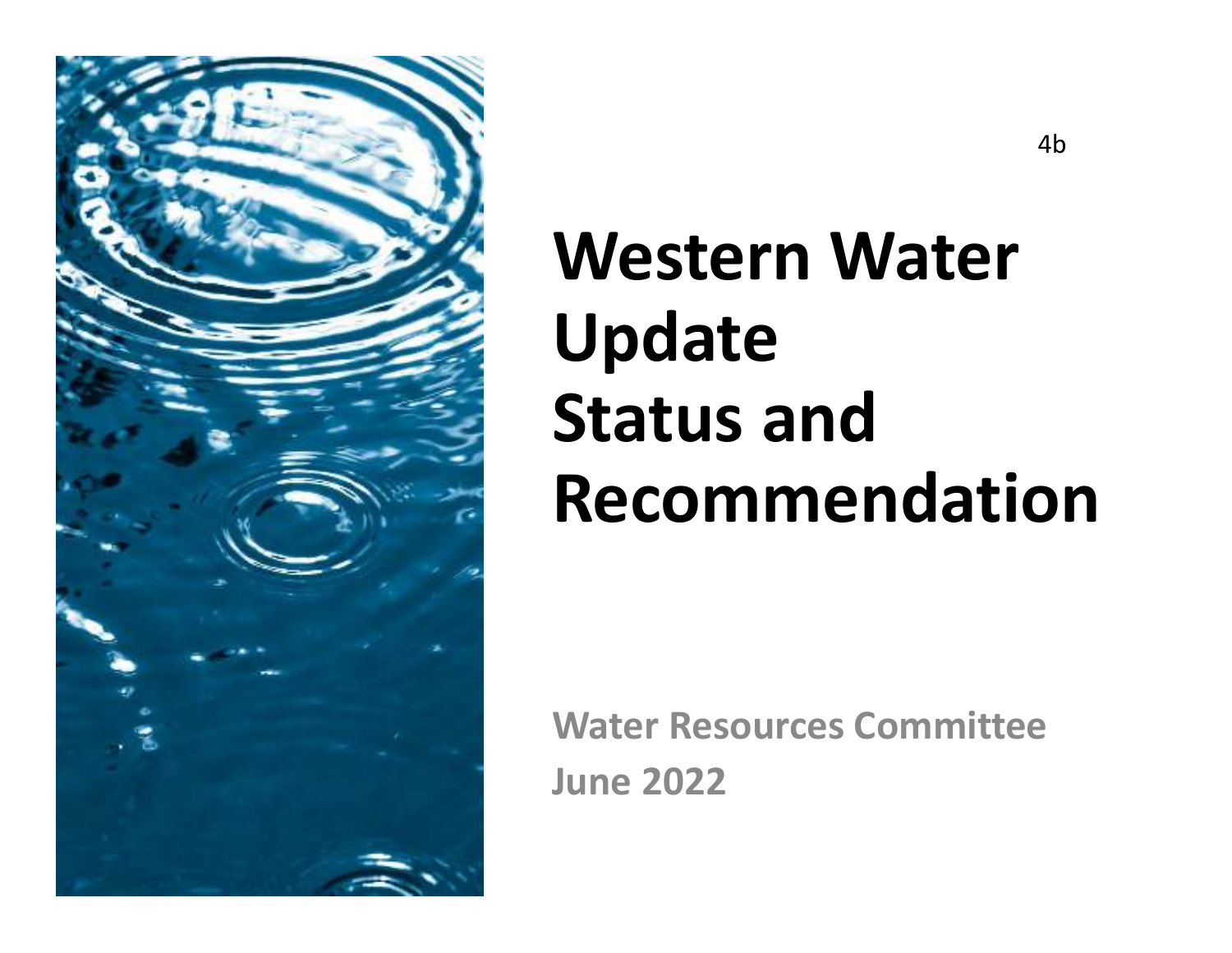## Western water issues

476 condo units built in early 1970's. Nonconforming under amended zoning Bylaw.

1200 residents = 20% of town.

## Wells and wastewater systems too close, no room to re-locate.

- Built in 1970's before modern water and wastewater regulations. Now non-compliant systems.
- Costly upgrades to renew DEP wastewater discharge permits.
- High sodium and chloride (road salt) and PFAS levels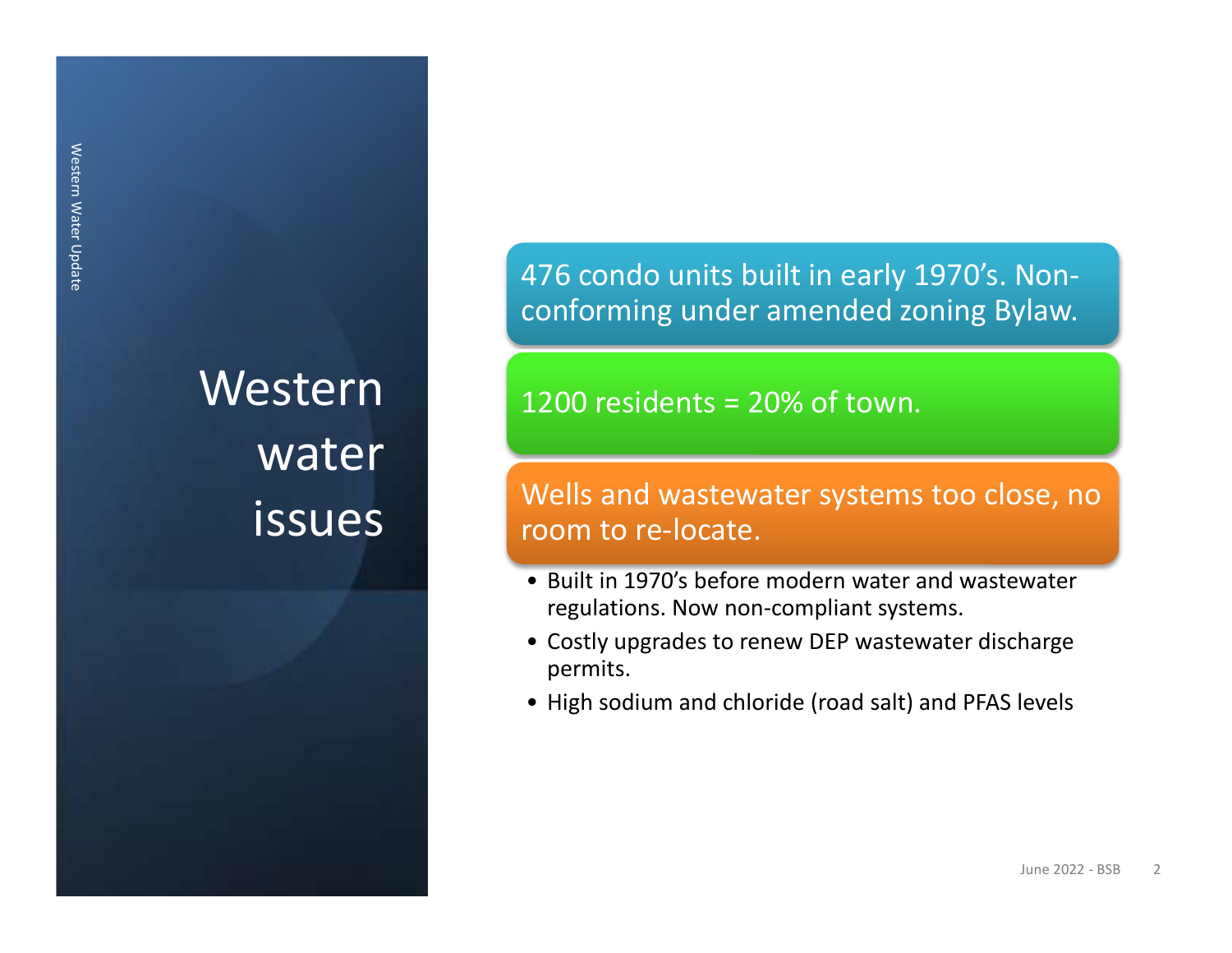## Impact on housing

## Western condos are a key housing resource

## 476 units, 1200 residents

- 20% of town
- 30% investor-owned
- Designated Environmental Justice area

Town has vested interest in long-term viability

Economic threat from water, wastewater issues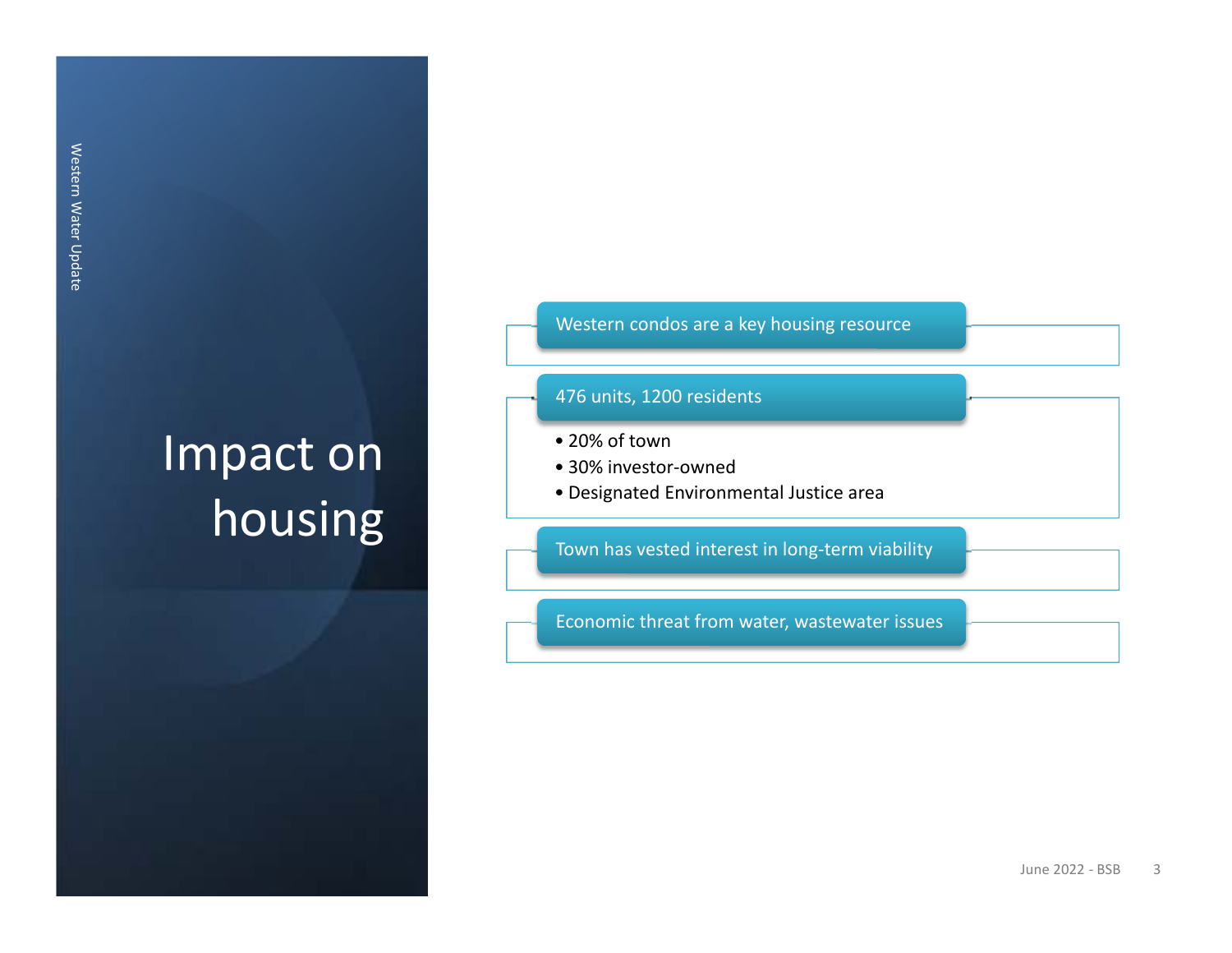## Recent Updates

New water source may become available in Littleton. HSC land/well not needed at this time.

Could serve western Boxborough.

LWD has initiated engineering studies and new source approval process to expand system.

LWD pursuing federal infrastructure funding via state SRF process. MADOT design funds available.

Legislators and LWD want to hear from Town of Boxborough.

More information is needed.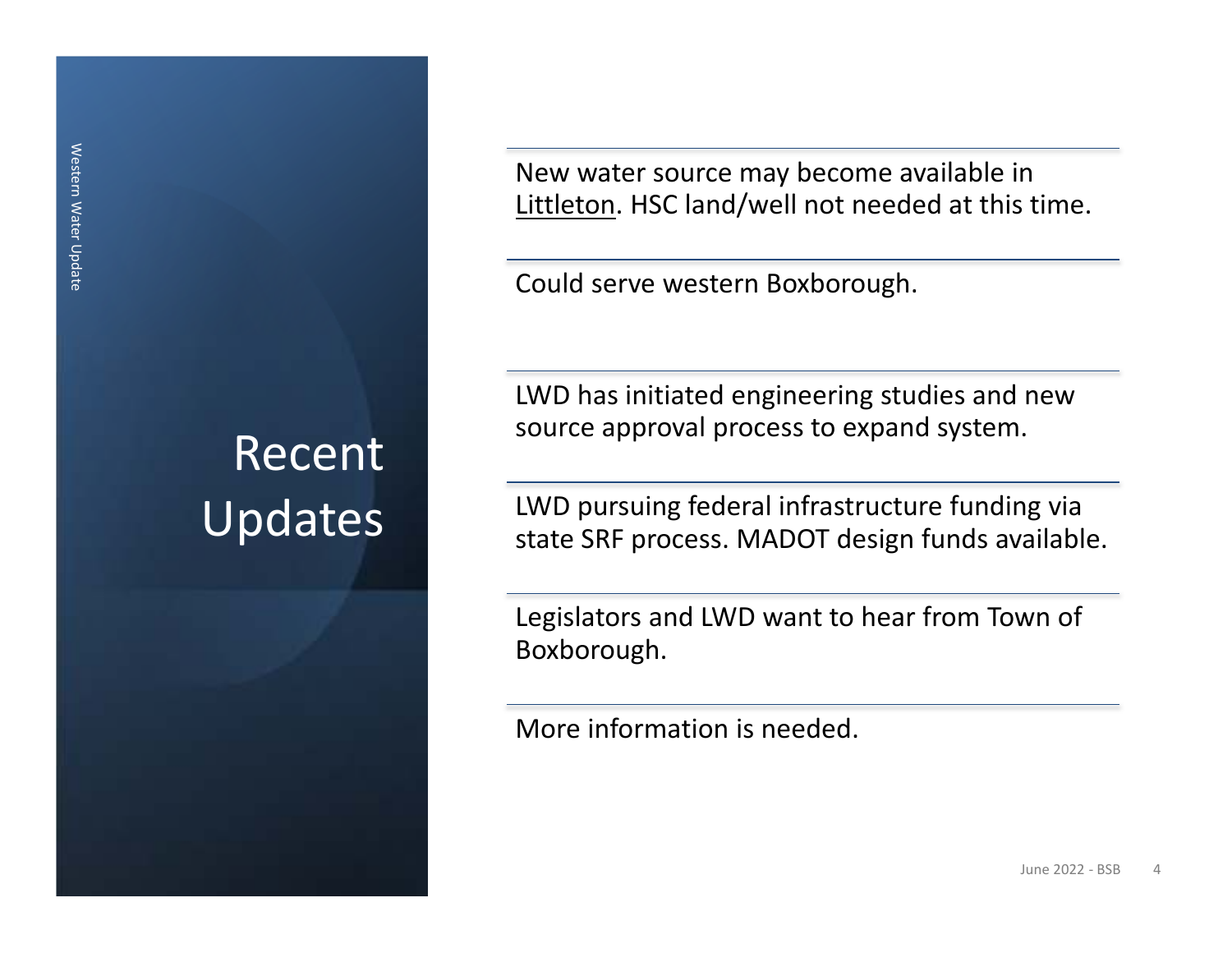## Western water options

| Extend LWD system to condos                    | Recommendation of WPI / DEP study.<br>Lowest cost solution<br>Fund via grants and betterments on owners<br>٠<br>Utilize potential new source<br>$\bullet$<br>Requires IMA, special legislation, numerous<br>$\bullet$<br>state approvals |
|------------------------------------------------|------------------------------------------------------------------------------------------------------------------------------------------------------------------------------------------------------------------------------------------|
| Encourage owners to<br>collaborate on solution | Several DEP-sponsored meetings with stakeholders:<br>Investor-owners<br>Management companies<br>Condo boards<br>No traction or interest<br>Town has no leverage                                                                          |
| Town develops municipal<br>system              | No town-owned water source<br>٠<br>$Cost \sim $20M$ .<br>$\bullet$<br>Huge effort requiring new staffing, ongoing<br>$\bullet$<br>management operations.                                                                                 |
| Do nothing                                     | Long-term risk to important housing resource,<br>$\bullet$<br>public health and welfare.<br>Possible legal, liability issues                                                                                                             |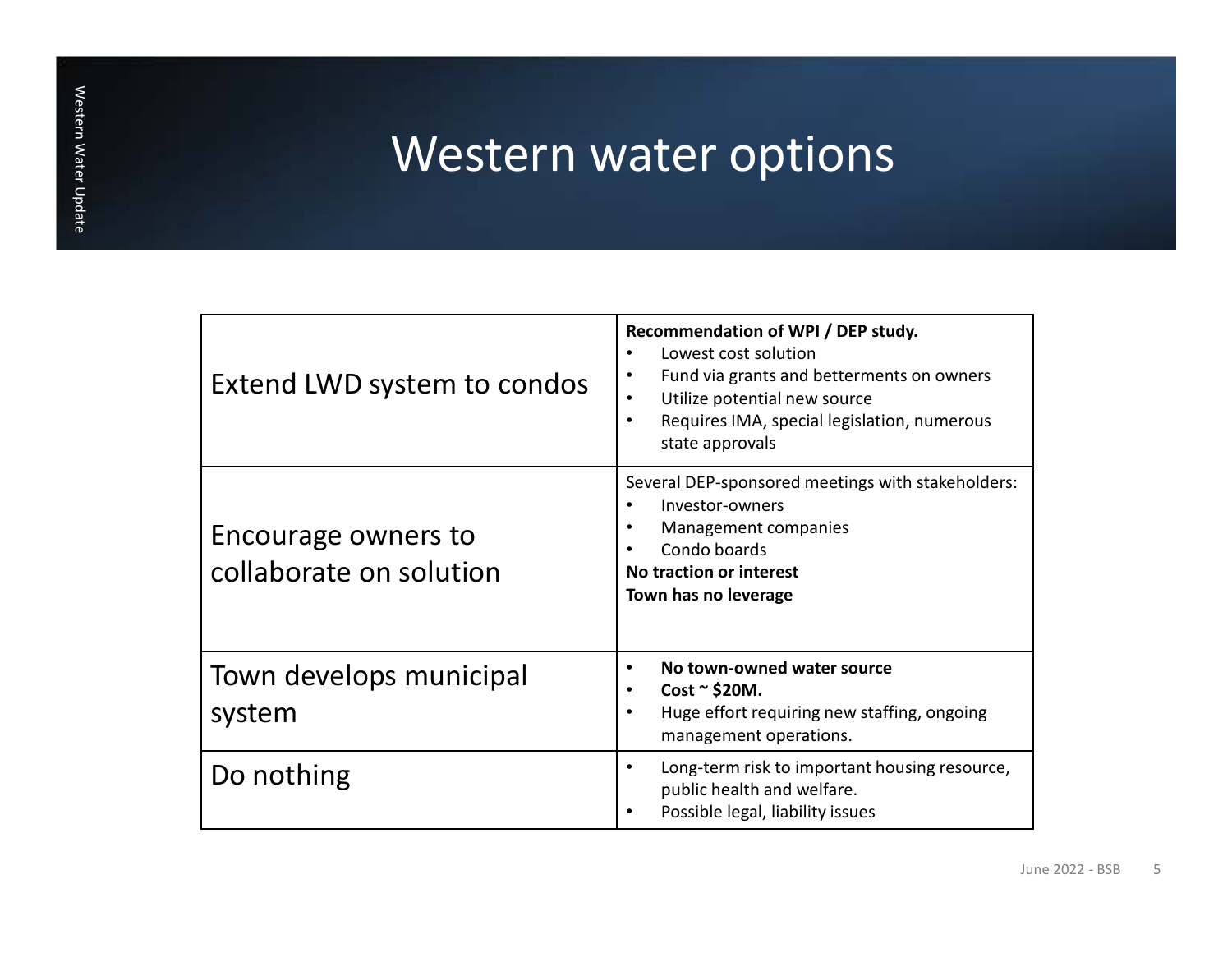WRC recommendation

| Communicate                | Communicate to Littleton that Select Board supports continued feasibility study<br>of LWD extension, including financing options and economics. |
|----------------------------|-------------------------------------------------------------------------------------------------------------------------------------------------|
| <b>Brief</b> and<br>engage | Brief and engage our legislative delegation.                                                                                                    |
| <b>Begin</b>               | Begin outreach to affected owners (engage RCAP Solutions).                                                                                      |
| Continue                   | Continue evaluation with LWD, gather more information.                                                                                          |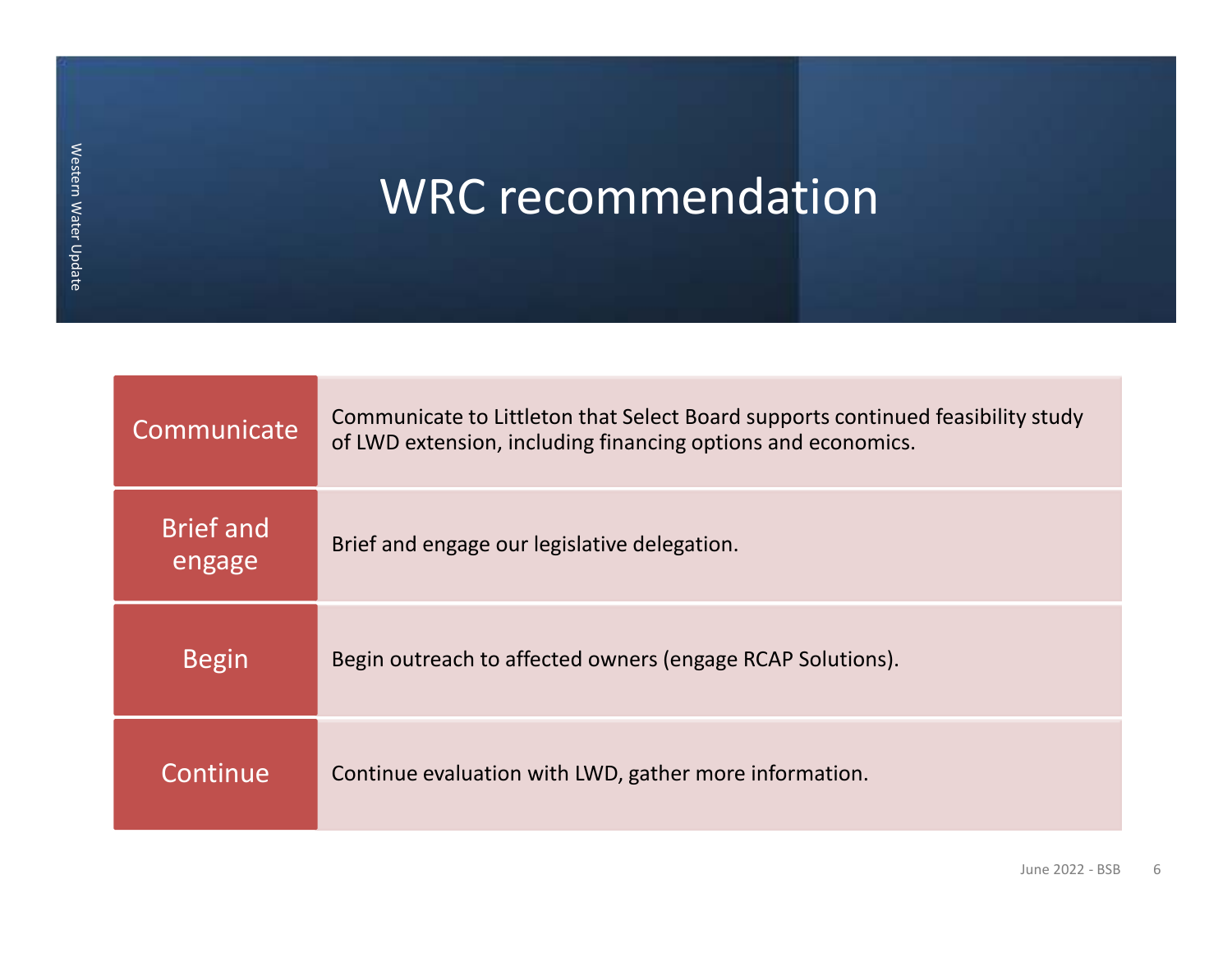

**COMPLETE SECTIONS I AND II** ONLY. File application at the Boxborough Department of Public Works (DPW) at least **TWO WEEKS** prior to the date desired, Adult and Youth Organizations must provide a current Certificate of Liability Insurance and sign the Boxborough Field Use Permit and Weather Policy (available online or at the Boxborough DPW) for a field permit to be granted. Incomplete applications will be returned. Please allow up to two weeks for your application to be processed. Upon approval of application the applicant will be contacted by email and payment will be due to secure your field rental. Once payment is received the Permit will be issued

### **SECTION I**

| Application Date: Manne of Organization: Manner Communication: Manner Communication and Application Date: |  |
|-----------------------------------------------------------------------------------------------------------|--|
|                                                                                                           |  |
|                                                                                                           |  |
|                                                                                                           |  |
|                                                                                                           |  |
| Organization: Resident Non-Resident Mumber of Participants: 1986 Mumber of Participants:                  |  |
| Describe Activity: New York Change and Security: New York Change and Security:                            |  |

#### **SECTION II**

Facility/Field Requested: **Please be sure to check facility and circle preferred configuration for soccer.**  *Configuration of fields at each location may be determined by Town.* Rain dates are not offered.

| <b>Flerra Soccer</b>                                  | Liberty Soccer                                     | Fifer's Soccer                               |  |
|-------------------------------------------------------|----------------------------------------------------|----------------------------------------------|--|
| $11$ v $11$<br>6 v 6<br>$8v$ 8<br>4 v 4               | 6 v 6<br>$11 \vee 11$<br>8 <sub>V</sub> 8<br>4 v 4 | 6 v 6<br>$11 \vee 11$<br>8 v 8<br>$4 \vee 4$ |  |
| Flerra Baseball                                       | Liberty Baseball                                   | Other                                        |  |
| <b>Seasons of Usage-Yearly:</b><br>DATE(s) REQUESTED: | Spring 4/01-6/30 Summer 7/01-8/31 Fall 9/01-11/17  |                                              |  |
| 1 <sup>st</sup> Choice                                | Time Requested: Start Time:                        | End Time:                                    |  |
| Field Dermit Annliastion                              |                                                    |                                              |  |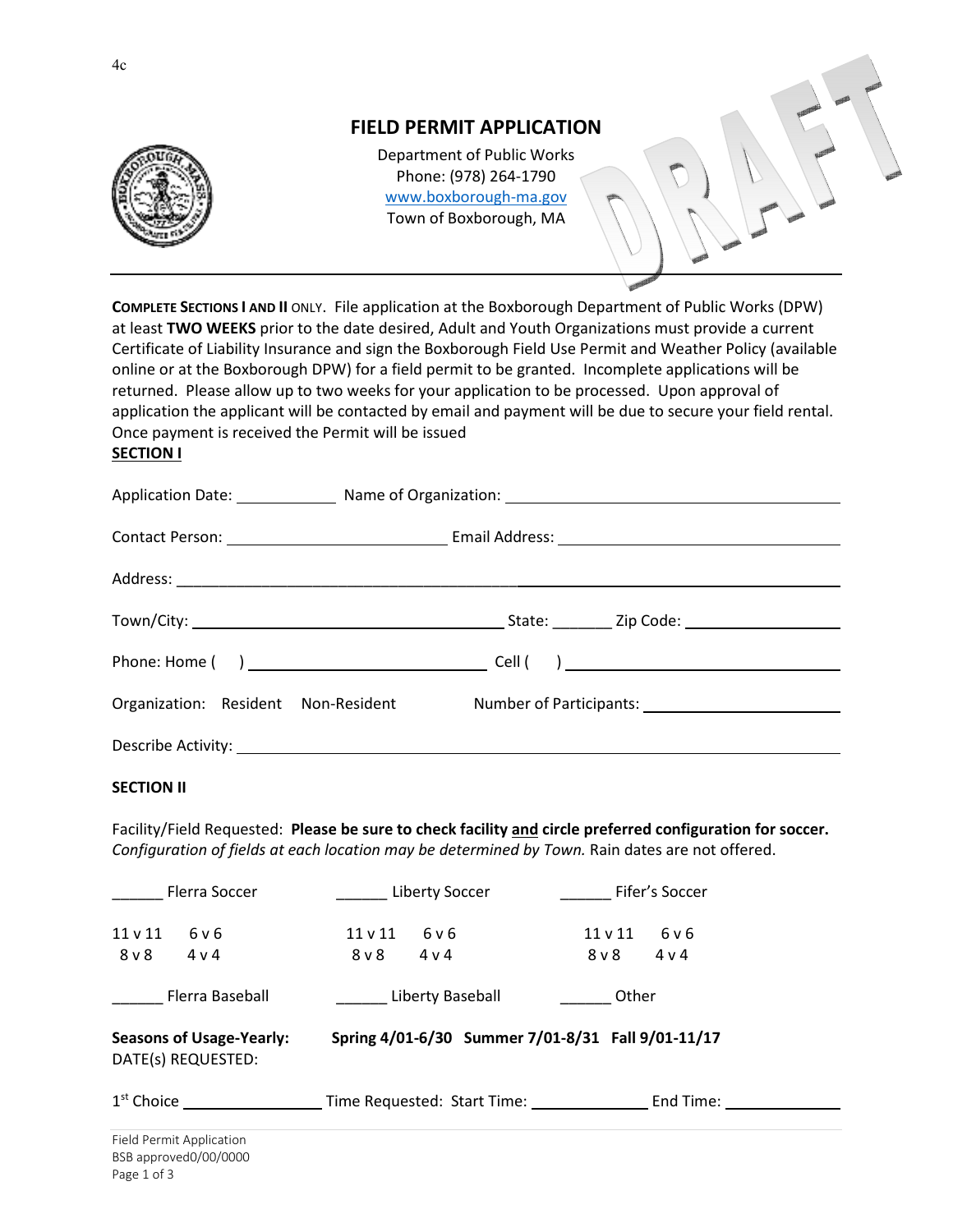4c

| 2 <sup>nd</sup> Choice | Time Requested: Start Time: | End Time: |  |
|------------------------|-----------------------------|-----------|--|
|                        |                             |           |  |

Will Food/Beverages be served? \_\_\_\_\_\_\_\_\_\_\_\_\_\_ If Yes, be specific \_\_\_\_\_\_\_\_\_\_\_\_\_\_

Will alcohol be served?\* \_\_\_\_\_\_\_\_\_ Has a permit been obtained by the Board of Selectmen? \_\_\_\_\_\_\_\_\_\_

\* A separate application for the liquor license must be obtained through the Town Administrator's Office (978-264-1712). please note this application is filed with the Board of Selectmen and is needed no less than one month prior to your event.

You must obtain a permit from the Fire Department to bring gas or Charcoal grills. Permit obtained (Y) (N)

Please notify the Boxborough DPW for cancellations so that we may notify all accordingly.

The lessee or user of the facility/field shall hold the Town of Boxborough and all its agents harmless from any and all actions resulting from the leasing or utilization of the premises. The Town of Boxborough reserves the right to cancel any permission whenever, in its' discretion, such cancellation seems advisable.

(Applicant's Signature) (Date)

\_\_\_\_\_\_\_\_\_\_\_\_\_\_\_\_\_\_\_\_\_\_\_\_\_\_\_\_\_\_\_\_\_\_\_\_\_\_ \_\_\_\_\_\_\_\_\_\_\_\_\_\_\_\_\_\_\_\_\_\_\_\_\_\_\_\_\_\_\_\_\_\_\_\_

## **PERMIT FOR USE OF RECREATION FACILITIES**  ( ) THIS APPLICATION IS APPROVED FOR USE OF FACILITIES AS SCHEDULED ( ) THIS APPLICATION IS DENIED FOR THE FOLLOWING REASONS:

| <b>DPW Director</b>                                                                                                                                                                                                                                                                                                                                                                                   |  |
|-------------------------------------------------------------------------------------------------------------------------------------------------------------------------------------------------------------------------------------------------------------------------------------------------------------------------------------------------------------------------------------------------------|--|
|                                                                                                                                                                                                                                                                                                                                                                                                       |  |
|                                                                                                                                                                                                                                                                                                                                                                                                       |  |
|                                                                                                                                                                                                                                                                                                                                                                                                       |  |
| For Office Use Only:                                                                                                                                                                                                                                                                                                                                                                                  |  |
| Application received on: \building \building \building \building \building \building \building \building \building \building \building \building \building \building \building \building \building \building \building \buildi                                                                                                                                                                        |  |
| Application approved/denied on: $\frac{1}{\sqrt{1-\frac{1}{\sqrt{1-\frac{1}{\sqrt{1-\frac{1}{\sqrt{1-\frac{1}{\sqrt{1-\frac{1}{\sqrt{1-\frac{1}{\sqrt{1-\frac{1}{\sqrt{1-\frac{1}{\sqrt{1-\frac{1}{\sqrt{1-\frac{1}{\sqrt{1-\frac{1}{\sqrt{1-\frac{1}{\sqrt{1-\frac{1}{\sqrt{1-\frac{1}{\sqrt{1-\frac{1}{\sqrt{1-\frac{1}{\sqrt{1-\frac{1}{\sqrt{1-\frac{1}{\sqrt{1-\frac{1}{\sqrt{1-\frac{1}{\sqrt{$ |  |
|                                                                                                                                                                                                                                                                                                                                                                                                       |  |
| Field Permit Application<br>BSB approved0/00/0000<br>Page 2 of 3                                                                                                                                                                                                                                                                                                                                      |  |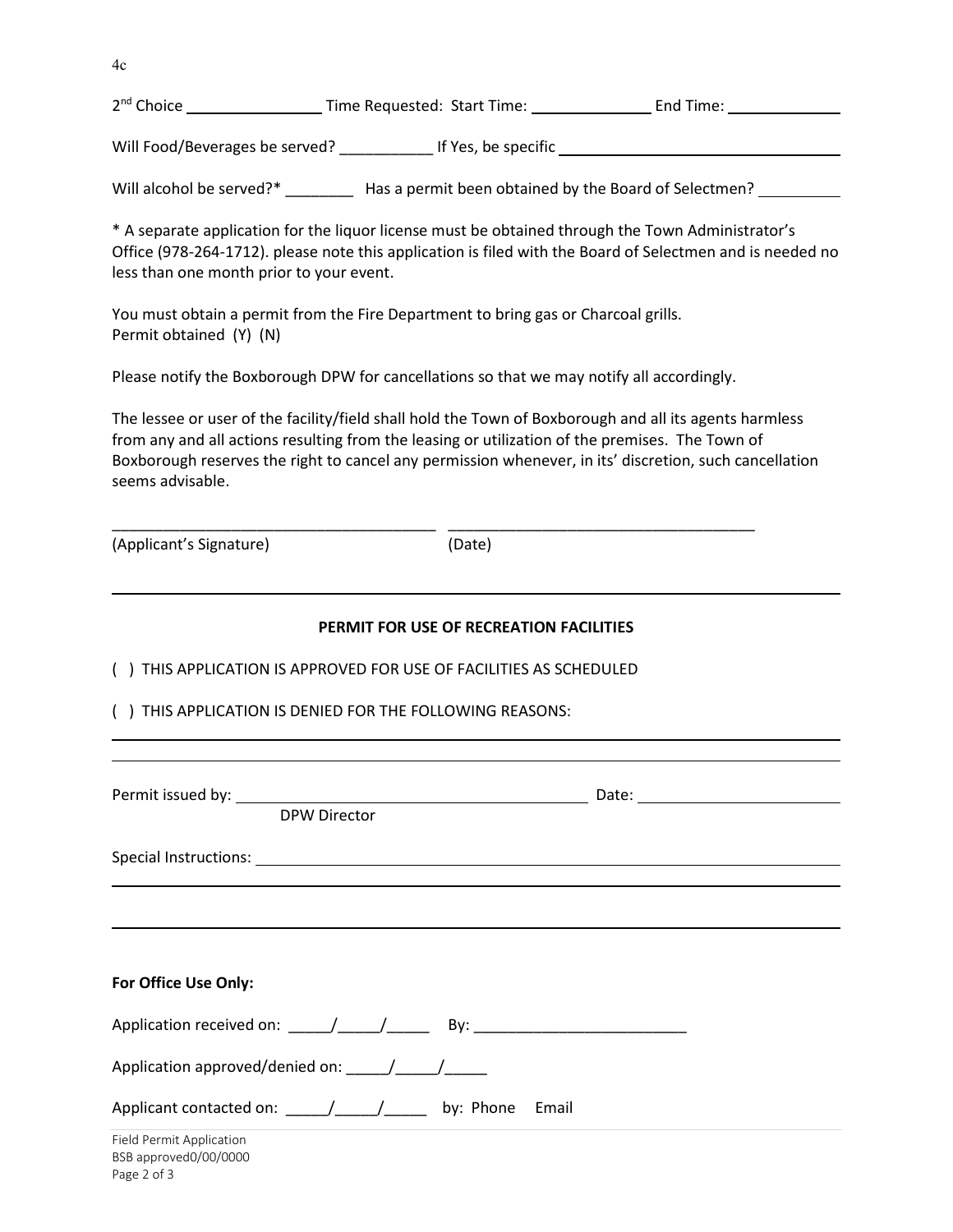4c

| Payment made by:                | Cash | Money Order | Check #                         |            |                                 |
|---------------------------------|------|-------------|---------------------------------|------------|---------------------------------|
| Amount paid: \$________________ |      |             | Date paid: $\frac{1}{\sqrt{2}}$ |            | Received by: __________________ |
| Application Withdrawn: / /      |      |             |                                 |            |                                 |
| Copy to (if necessary):         |      |             |                                 |            |                                 |
| Authorized Rep.                 |      | Police      | Fire                            | Rec. Comm. |                                 |

This application revokes and replaces all previous applications on this including the application titled Field Permit Application last revised 02/03/2020.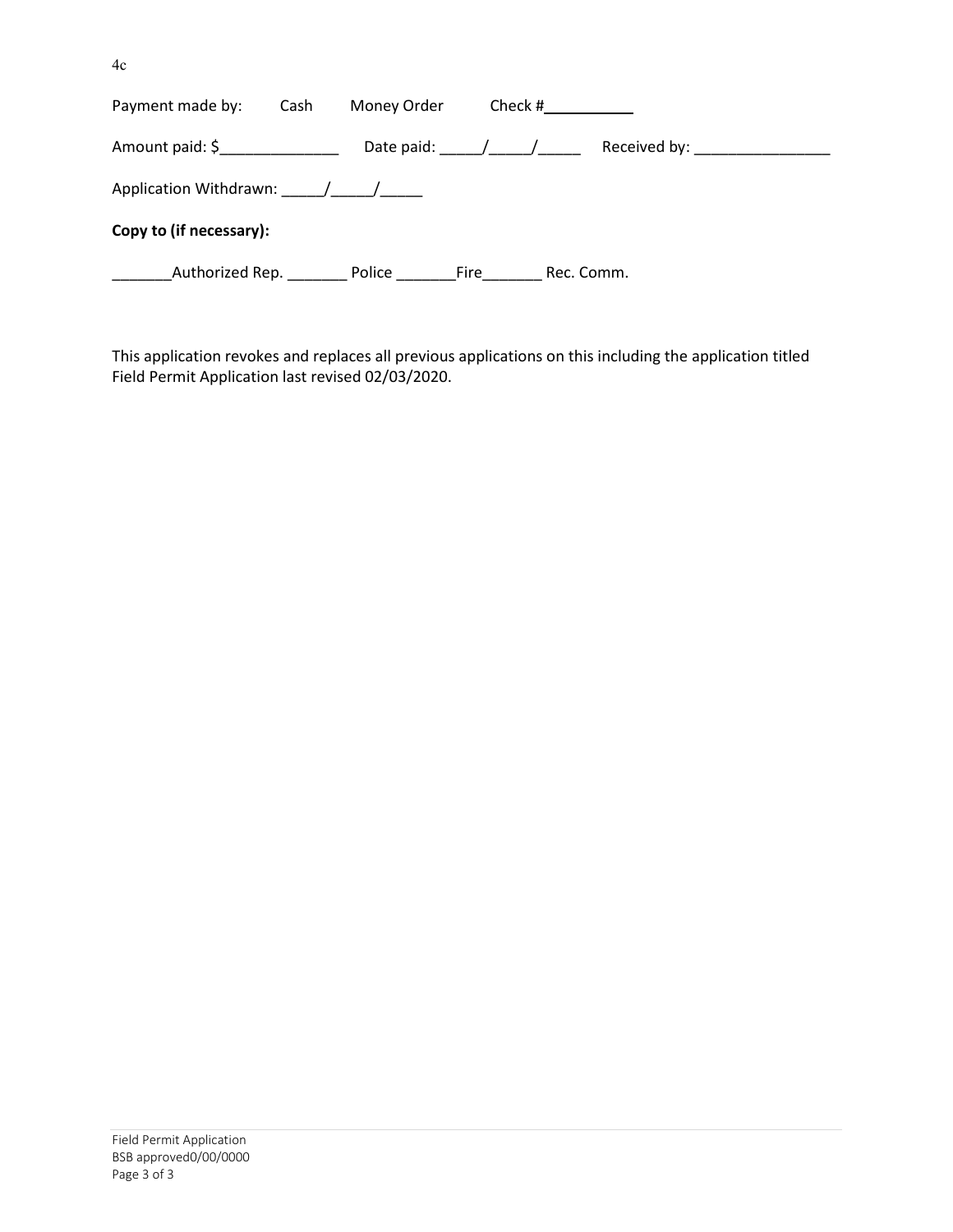## **SCHEDULE OF FIELD PERMIT FEES Effective TBD**



Department of Public Works Phone: (978) 264-1790 www.boxborough-ma.gov Town of Boxborough, MA

| Field Fee (per field)                          | <b>Boxborough Resident</b><br>[Exclusive-use for organized]<br>activity |               | <b>Non-Boxborough Resident</b> |              |  |
|------------------------------------------------|-------------------------------------------------------------------------|---------------|--------------------------------|--------------|--|
|                                                | (up to 2 hours)                                                         | $(2 + hours)$ | (up to 2 hours)                | $(2+ hours)$ |  |
| Per Field Use                                  | \$60                                                                    | \$120         | \$120                          | \$240        |  |
| Multiple Day Use<br>(Up to $10 \text{ days}$ ) | \$200                                                                   | \$400         | \$250                          | \$500        |  |
| Multiple Day Use<br>$(11-20$ Days)             | \$250                                                                   | \$500         | \$300                          | \$600        |  |
| Camps/Clinics                                  | \$500 per field/day                                                     |               | \$600 per field/day            |              |  |

Fees may be waived for certain permitted uses as specified in the *Boxborough Field Use Permit Policy*.

This application revokes and replaces all previous applications on this including the application titled Field Permit Application last revised 03/01/2020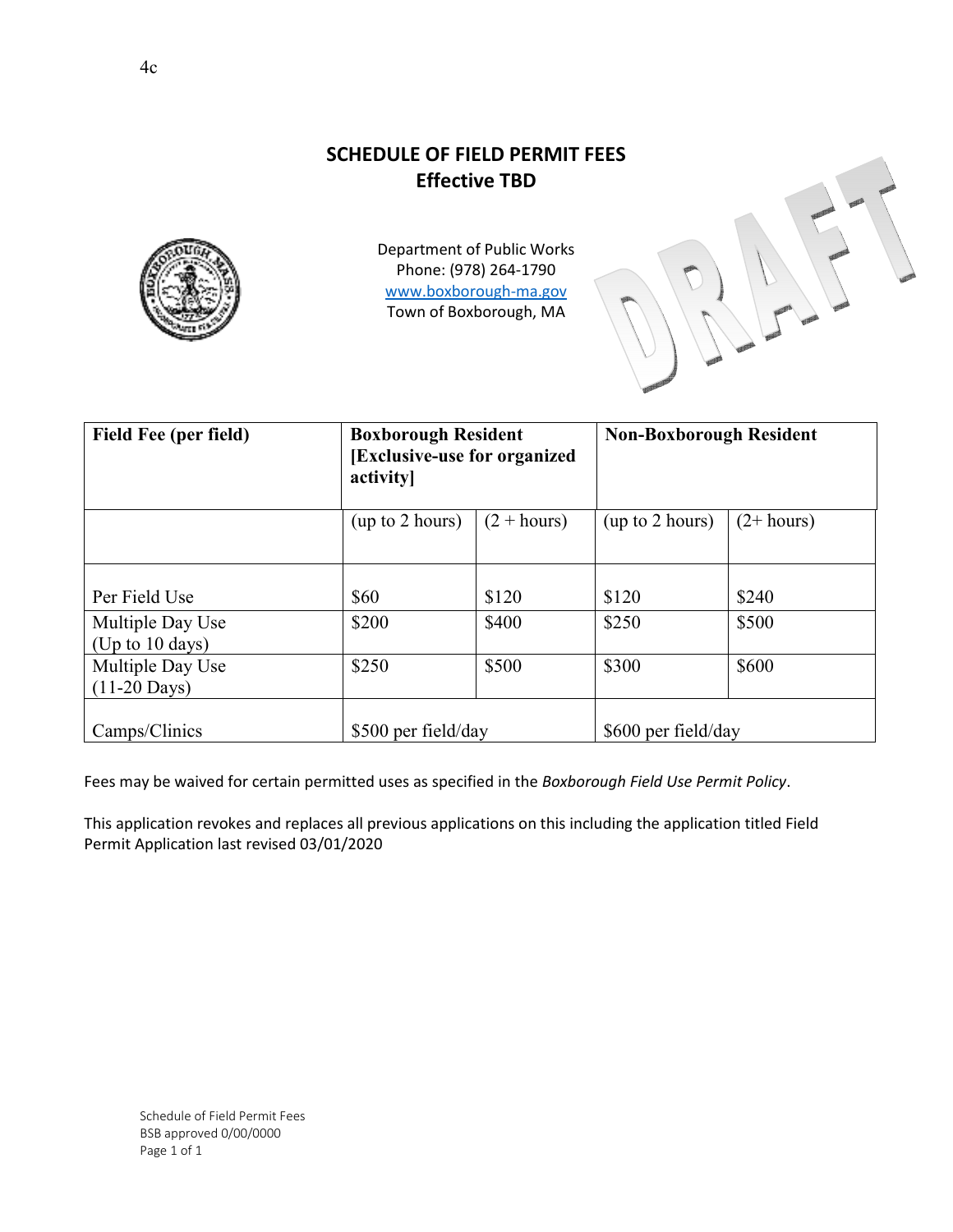

## Field Use Permit Policy

Department of Public Works Phone: (978) 264-1790 www.boxborough-ma.gov Town of Boxborough, MA

All Boxborough residents, businesses and organizations may enjoy the non-exclusive use of the town's recreation fields free of charge, and without a permit, during posted hours unless a permit has been issued pursuant to the Boxborough Field Use Permit Policy.

### **Scheduling of Fields**

Town-owned fields (Flerra, Liberty, Fifer's) will be scheduled with the following priority:

- 1. Town festivities, e.g. Fifers Day
- 2. Organized youth sports organizations affiliated with Boxborough, e.g. ABYS, ABYB, etc., at the biannual (January/June) Field Scheduling Meeting
- 3. Boxborough Residents/Organizations/Businesses seeking exclusive use of the fields
- 4. Other Acton-Boxborough Youth Sports Groups (not covered in 2. above)
- 5. Private Youth and Adult Sports Groups
- 6. Other

#### **Seasons of Usage - Yearly**

 Spring 4/01 – 6/30 Summer 7/01 – 8/31 Fall 9/01 - 11/17

## **Field Permit Policy**

- 1. Regardless of the season, any organized group or individual requesting exclusive use of the fields must apply for a field permit at the Boxborough Department of Public Works (DPW).
- 2. Requester must provide a designated contact person for all communications.
- 3. Businesses and organizations must provide a copy of insurance, naming the town as an additional insured, which the town will maintain on file for each season.
- 4. The town will provide indemnification and hold harmless agreement forms to permit applicants. Groups and individuals shall be responsible for submitting completed forms for each of their participants to the Boxborough DPW.
- 5. All permits must be approved by the Director of Public Works, who will forward copies to the Recreation Commission and other departments as needed: DPW, police, fire, etc.
- 6. The Town will grant permits on a first come, first served basis, in accordance with the priorities established above. Once a permit has been granted, the field will not be re-assigned regardless of the priorities above, e.g., if a permit has been granted to an adult league, a Boxborough resident seeking exclusive use of the field will not bump the already permitted user.
- 7. Field permit shall not be in force until all information has been provided, fees paid (if applicable), the permit is signed, and the applicant has acknowledged receipt of the Boxborough Field Use Permit Policy by authorized signature. Waiver/Reduction of Fees

Field Use Permit Policy BSB approved 0/00/0000 Page 1 of 3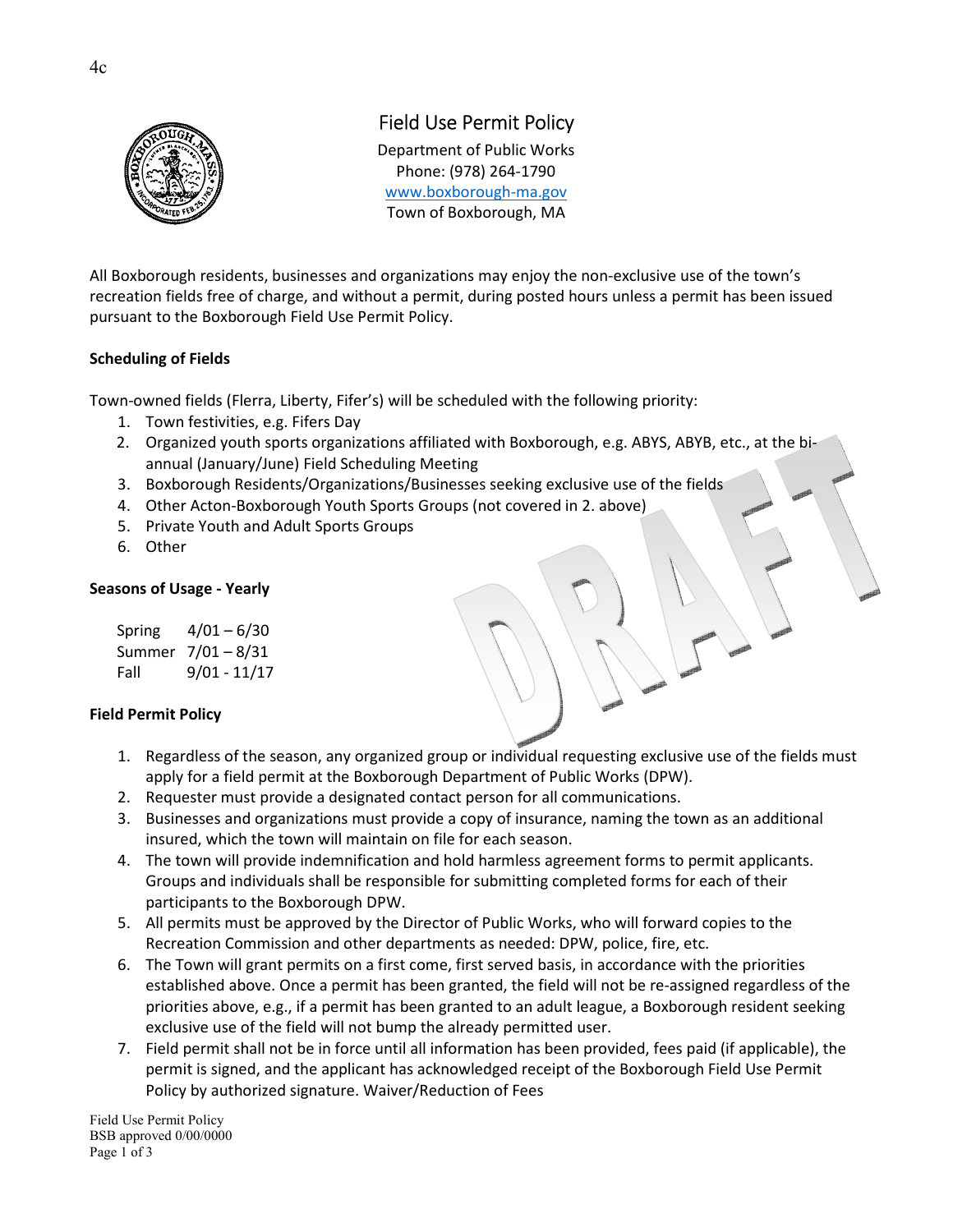Requests for waiver or reduction of fees shall be submitted in writing to the Town Administrator as well as a copy to the DPW.

All requests must be submitted no less than 30 days prior to the desired start date of field use.

All fees due must be paid and fee waiver requests must be approved prior to the first day of field usage.

The Town may waive/reduce fees for the following permitted uses, including but not limited to:

- 1. Festivities organized or sponsored by the Town of Boxborough
- 2. Programs initiated and sponsored by the Boxborough Recreation Commission
- 3. Acton-Boxborough Youth Sports Groups' practices and games

Fees will be **NOT** be waived for clinics and camps conducted by any groups which charge an additional registration fee to its participants. These groups must request field space and pay the appropriate permit fee even within the allotted time of the town youth sports programs.

## **Subletting of fields**

Subletting of field permit is strictly prohibited. Use of fields is authorized only for the permit holder. Violators will be subject to permit revocation.

Subletting is defined as:

- 1. Granting access to town fields by a permit holder under their permitted time to another individual or organization to conduct camps, clinics and tournaments with an outside agency.
- 2. Granting access to town fields by a permit holder under their permitted time to any individual, sporting organization, camps and businesses, with or without compensation.

## **Cancellation Policy**

- 1. The Town of Boxborough reserves the right to cancel any permit, whenever in its discretion, such cancellation is advisable. If the permit is cancelled, the permit holder has the right to reschedule on a mutually agreed upon date or entitled to a full refund.
- 2. If the permit holder cancels a field reservation, the town will issue a 100% refund if a reservation is cancelled more than 60 days prior to the event; 50% if cancelled 30 or more days prior to the event; no refund will be issued with less than 30 days notice of the event.

## **Field Closure and Inclement Weather Field Use Policy**

- 1. When a field has been ordered to be closed, for whatever reason, the field shall NOT be used under any circumstances until it has been determined by the DPW, if on weekdays, or by group users, in consultation with Recreation Commission designee on the weekend, that the field may re-open. Users shall make such determination responsibly and pursuant to paragraph 4 of this section.
- 2. Field closings are the responsibility of the Boxborough DPW during weekdays and will communicate field closings to the permitted organizations. Group users will make field closure determinations on weekends. Regardless of whether the field is officially closed or not, a practice or a game should not commence or continue on a field if:
	- a. The field has standing water on it (i.e. puddles).

Field Use Permit Policy BSB approved 0/00/0000 Page 2 of 3